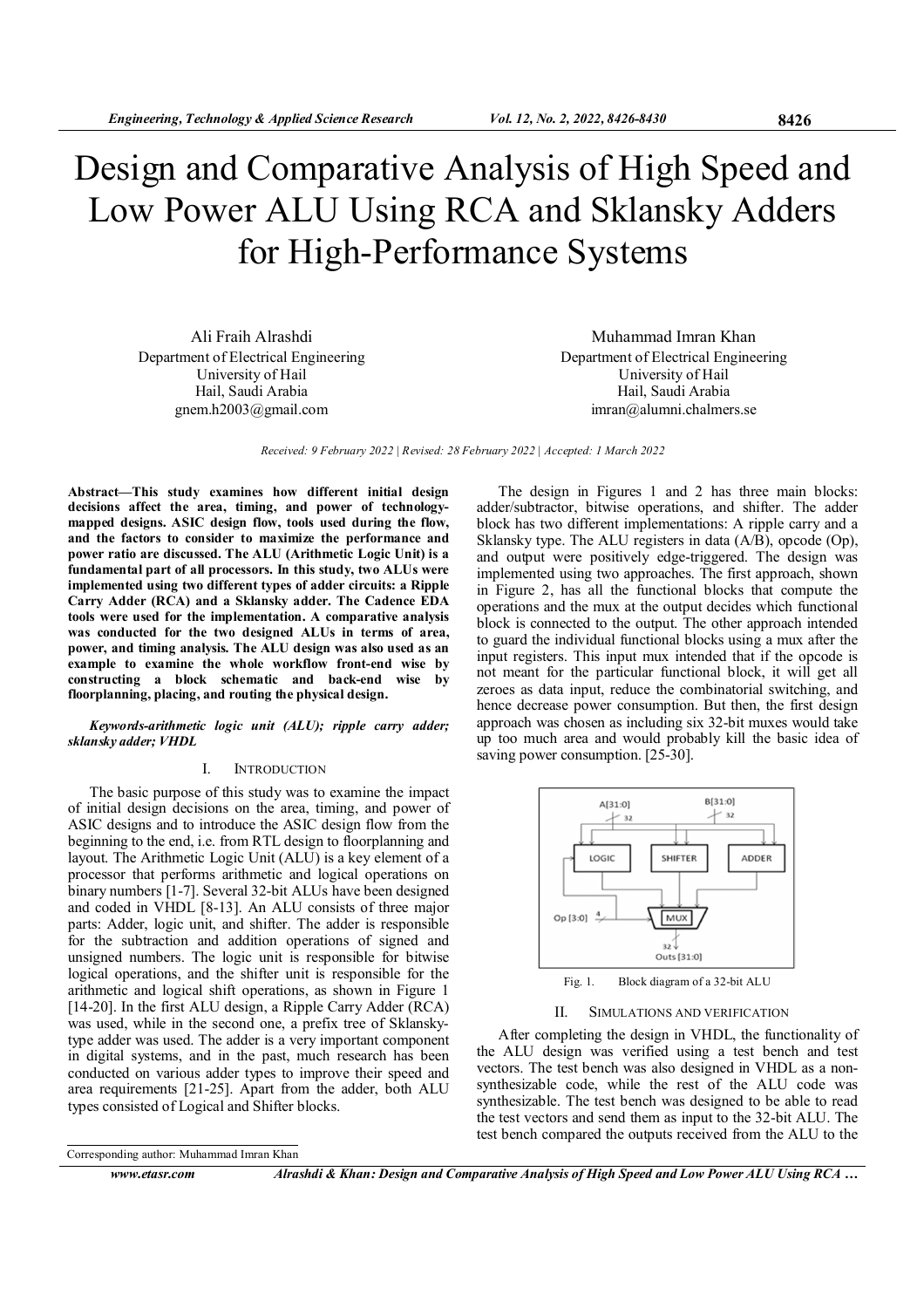expected outputs. As these test vectors and expected outputs were a design specification, running them on the test bench was a functional verification. Functional verification of RCA and SKL was performed by the Cadence simulation tool called NCSIM. Three different sets of test vectors were used to verify the ALUs: 1001 random test vectors, 1001 regular test vectors, and 154999 real trace test vectors. These test vectors were not enough to provide the full test coverage, however 268 combinations of test vectors can be a reliable number.



Fig. 2. Specifications of the ALU.

#### III. SYNTHESIS

After the successful simulation and verification of the design, the next step was to synthesize it. Logic Synthesis is the process to convert HDL code into RTL netlist in terms of standard cells. A 130nm process technology was used for the standard cell library. The RTL compiler tool generated the netlist at the end of synthesis in the form of Verilog code. Opening this Verilog code revealed that it was an entirely structural code with hardware description in terms of connections between standard cells. After making sure that the ALU design was synthesizable, Static Timing Analysis was used to analyze the timing performance of the design without simulating the design.

The ALU RCA design was synthesized using various timing constraints and Tables I-II show the results of those attempts. The RCA-based ALU did not meet the timing constraint for an 800MHz processor. The best timing was achieved by the RCA-based ALU at around 2250ps (444 MHz). The critical path of the RCA-based ALU laid in the RCA block for all the above implementations, though the exact path changed as stricter timing constraints were introduced. But for the most part, the path consisted of input carry rippling through the circuit from the LSB to the MSB.

TABLE I. STA RESULTS FOR ALU RCA

| <b>Effort</b> | Time constraint<br>(ps) | Worst case<br>delay (ps) | Area of<br>implementation $(\mu m^2)$ |
|---------------|-------------------------|--------------------------|---------------------------------------|
| Low           | None                    | 4369                     | 12619                                 |
| Medium        | 2689                    | 2688                     | 12482                                 |
| Medium        | 1250                    | 2000                     | 13906                                 |
| Medium        | 2250                    | 2250                     | 13049                                 |

The SKL based ALU was able to meet the timing constraint for an 800MHz processor and was even able to clock up to 1GHz, although it pays in terms of area to reach this frequency. One major difference between the RCA and SKL designs was in terms of the critical path. For stricter timing constraints, the RCA had its critical path lying in the adder block, whereas the SKL had it in the shifter block. This is understandable since the Sklansky adder is much faster compared to the RCAr. Examining the 10 worst paths showed that the critical paths for the SKL design were evenly distributed between the shifter and adder blocks. [31-35].

| <b>Effort</b> | Time constraint<br>(ps) | Worst case<br>delay (ps) | Area of<br>implementation $(\mu m^2)$ |
|---------------|-------------------------|--------------------------|---------------------------------------|
| Low           | None                    | 4528                     | 13960                                 |
| Medium        | 2500                    | 2480                     | 13283                                 |
| Medium        | 1250                    | 1250                     | 16069                                 |
| Medium        | 1000                    | 1000                     | 18185                                 |

#### IV. COMPARISON

For both RCA and SKL adders, the power at 0.1 toggling probability is greater than at 0.02, i.e.  $Power(0.1)$ Power(0.02). The leakage power is almost the same at different toggling probabilities, but dynamic power increases with an increase in toggling probability, as Table III shows. This makes sense as increasing the toggling probability increases the switching activity of internal nodes and nuts, which results in increased power. SKL dissipates less power than RCA. The area of implementation depends on the effort used by the RTL compiler and the timing constraints. The structure of SKL is more regular compared to RCA because SKL has an improved structure. The clock capacitance of RCA is more than SKL. Figures 3 and 4 show the area of implementation of the RCA and SKL ALUs respectively.







www.etasr.com Alrashdi & Khan: Design and Comparative Analysis of High Speed and Low Power ALU Using RCA ...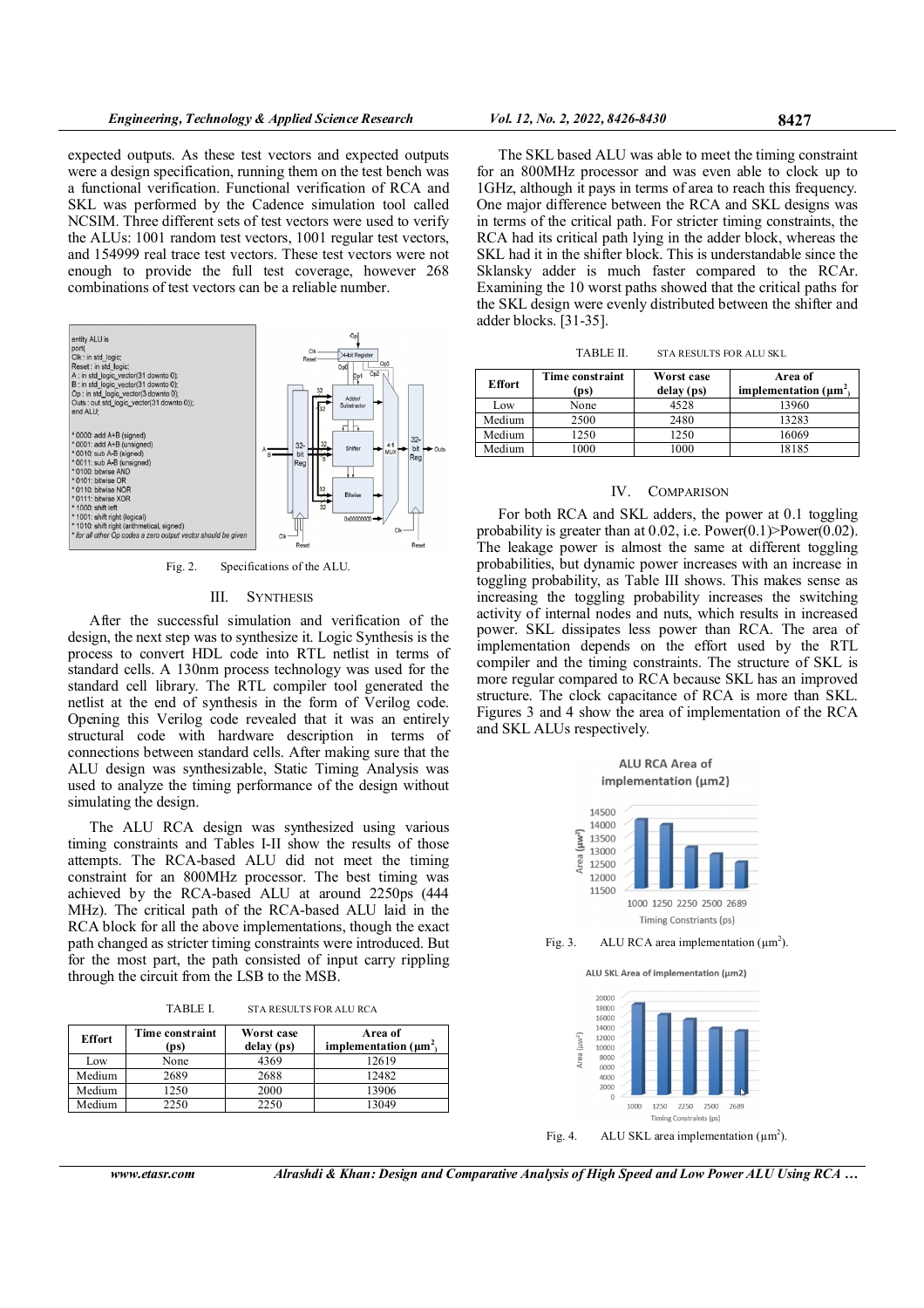# Engineering, Technology & Applied Science Research Vol. 12, No. 2, 2022, 8426-8430 8428

Figure 5 shows the area of implementation for both ALUs, while Figure 6 shows their power dissipation plots. Figure 7 shows a comparison of the efficiency of both ALUs in terms of power consumed under different timing constraints. RCA is more power-efficient than SKL. SKL increases its power efficiency in lower timing constraints. The choice of the input sequence is very important for power analysis. The input sequence can be chosen from real logic simulations. Three Value Change Dump (VCD) files were created for RCA, having random, regular, and real trace vectors as sets of input patterns. The VCD file gets real switching information in the power analysis and goes into the RTL compiler.



Fig. 5. Implementation area comparison of RCA and SKL ALUs.



Fig. 6. Power dissipation of RCA and SKL ALUs using different timing constraints.



Fig. 7. Power comparison between RCA and SKL ALUs.

TABLE III. POWER ANALYSIS OF SKL AND RCA BASED ON VARYING TOGGLING PROBABILITIES

| <b>Timing Constraint</b><br>(ps) | Adder<br>type | Toggling<br>probability | Leakage power<br>(μw) | <b>Dynamic power</b><br>$(\mu w)$ | <b>Total power</b><br>$(\mu w)$ | Clock power<br>$(\mu w)$ | Clock capacitance<br>(fF) |
|----------------------------------|---------------|-------------------------|-----------------------|-----------------------------------|---------------------------------|--------------------------|---------------------------|
| Unconstraint                     | <b>RCA</b>    | 0.02                    | 294                   | 1334                              | 1608                            | 104                      | 309.400                   |
| Unconstraint                     | <b>RCA</b>    | 0.1                     | 294                   | 3892                              | 4186                            | 104                      | 309.400                   |
| Unconstraint                     | Sklansky      | 0.02                    | 326                   | 1760                              | 2086                            | 176                      | 307.400                   |
| 2508                             | Sklansky      | 0.1                     | 326                   | 4322                              | 4648                            | 176                      | 307.400                   |
| 2508                             | <b>RCA</b>    | 0.02                    | 346                   | 1873                              | 2219                            | 208                      | 363.000                   |
| 2508                             | <b>RCA</b>    | 0.1                     | 346                   | 4695                              | 5041                            | 208                      | 363.000                   |
| 2508                             | Sklansky      | 0.02                    | 328                   | 1963                              | 2291                            | 208                      | 310.200                   |
| 2150                             | Sklansky      | 0.1                     | 328                   | 4701                              | 5029                            | 208                      | 310.200                   |
| 2150                             | <b>RCA</b>    | 0.02                    | 369                   | 2190                              | 2559                            | 293                      | 437.400                   |
| 2150                             | <b>RCA</b>    | 0.1                     | 369                   | 5194                              | 5563                            | 293                      | 437.400                   |
| 1250                             | Sklansky      | 0.02                    | 350                   | 2857                              | 3207                            | 378                      | 328.100                   |

TABLE IV. POWER ESTIMATION BASED ON TEST VECTORS

| Timing constraint (ps) | <b>Adder type</b> | Test vector type | Leakage power (nW) | Dynamic power (nW) | Total power (nW) |
|------------------------|-------------------|------------------|--------------------|--------------------|------------------|
| 2508                   | <b>RCA</b>        | Random           | 346558.721         | 6983081.572        | 7329640.292      |
| 2508                   | <b>RCA</b>        | Regular          | 348672.104         | 36022780.146       | 3951452.250      |
| 2508                   | <b>RCA</b>        | Real trace       | 351631.026         | 3954686.641        | 4306377.667      |
| 2508                   | Sklansky          | Random           | 32364.014          | 6358256.700        | 6685620.713      |
| 2508                   | Sklansky          | Regular          | 330858.982         | 3205877.702        | 3536070.684      |
| 2508                   | Sklansky          | Real trace       | 340725.210         | 3516652.143        | 3857377.353      |
| 2150                   | <b>RCA</b>        | Random           | 370941.482         | 8473036.411        | 8843977.893      |
| 2150                   | <b>RCA</b>        | Regular          | 372972.466         | 4485655.551        | 4858628.017      |
| 2150                   | <b>RCA</b>        | Real trace       | 373893.091         | 4747270.943        | 5121064.034      |
| 2150                   | Sklansky          | Random           | 328880.228         | 7649393.717        | 7978273.945      |
| 2150                   | Sklansky          | Regular          | 331153.317         | 4040497.554        | 4371650.871      |
| 2150                   | Sklansky          | Real trace       | 335008.116         | 4308426.483        | 4643434.599      |

www.etasr.com Alrashdi & Khan: Design and Comparative Analysis of High Speed and Low Power ALU Using RCA ...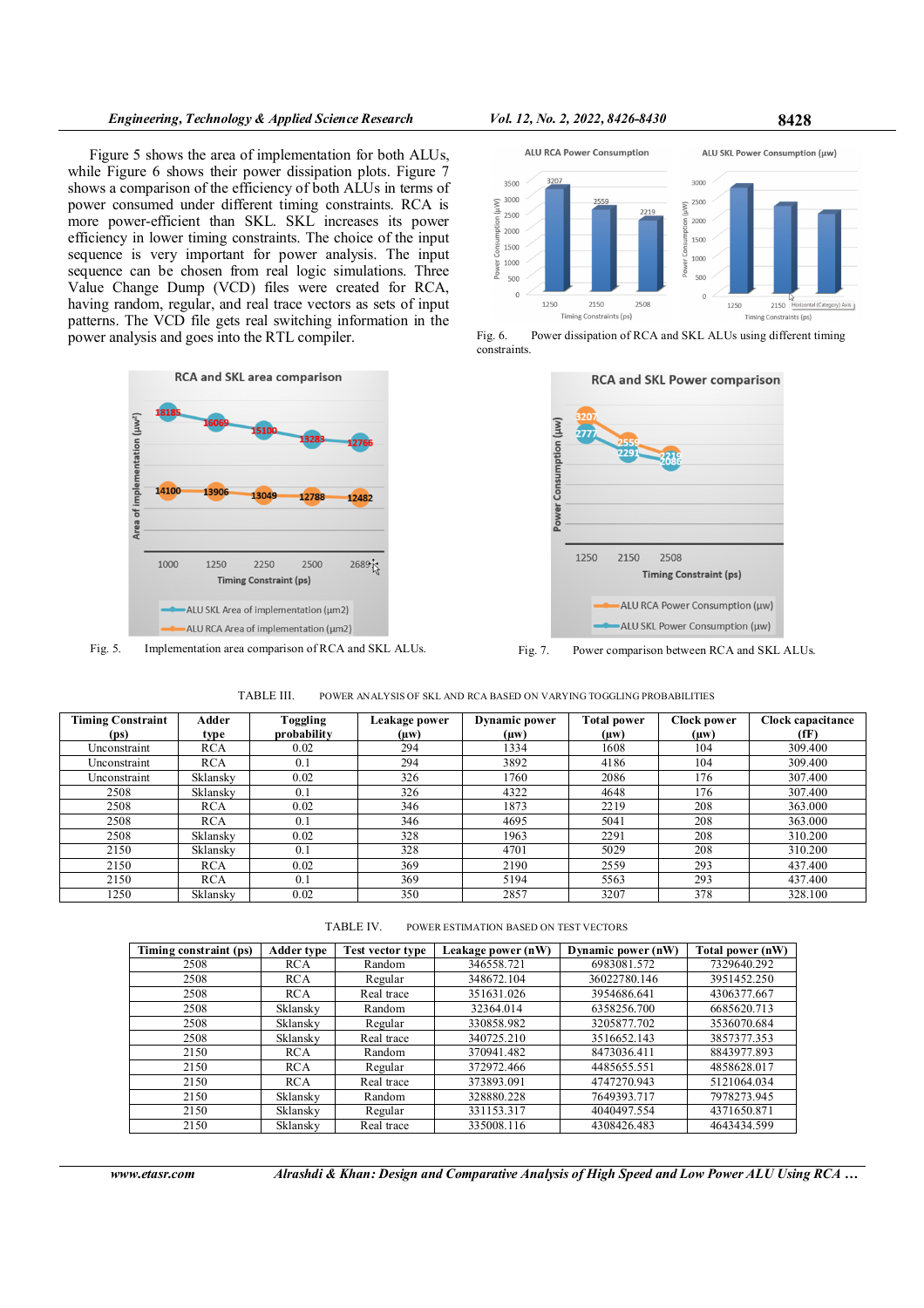Table IV indicates that random vectors consume more power while the regular and real trace vectors consume less. The real trace vectors consume a little more power than the regular vectors. The flow for creating a use case power analysis was to synthesize the design with a specified timing constraint and compile cell library files along with the Verilog netlist of the synthesis and the testbench. A simulation was then run on a test vector set and signal switching activity was written into a VCD file. This file was compiled by an RTL compiler to obtain "real" switching information in the power analysis [28-30].

Comparing the power dissipation from the analyses made with random, regular, and real-trace test vectors showed that the random file is the most power-consuming, while the regular and the real trace are close, and the latter consumed a little more power. Random vectors were expected to consume more power. The real trace was expected to be the least powerconsuming set but it seems that the regular set has more regularity and thus less switching than the real trace. Power consumption depends on the use of the design. Assuming that the design meets the power constraints, when it is only analyzed with a limited and perhaps irrelevant test vector set it can result in faulty conclusions. It is always good if real use cases can be tried, which is not always the case [35-40].

# V. PLACE AND ROUTE

Finally, the design was examined through the back-end flow using the Cadence SoC Encounter. Floorplanning is the first step of the place and route flow. Floorplanning means specifying where to place different blocks of the design. In this step, it is important to make a good modular partitioning of the design. Also, since the critical path is in the RCA block, the maximum area should be provided in terms of utilization percentage. Once the floorplanning was complete, the necessary stages of physical design, such as pin placement, power grid routing, standard cell placement, clock tree synthesis, and routing, followed. The next step was the Clock Tree Synthesis (CTS) which was optimized in three steps: Pre-CTS, CTS, and Post-CTS. It is useful to perform a timing analysis between each optimization to see if the timing constraints are met.

The actual CTS step is like mapping the design to actual cells. The positions of clock buffers and clock tree were checked and it was found that the design had one level of buffers. The timing was checked again after this step but the constraint still wasn't met. The last step of CTS, i.e. post-CTS optimization, was followed to achieve the optimization based on the existing clock tree. The timing was checked again and it was found to be improved a lot, as the slack time was -0.466, much better than before when it was -2.259. Routing and postroute optimization were performed. The clock and reset signals should have the highest priority because they have to be provided to every block in the design and therefore are critical. Filler cells were used to fill the gaps and connect them to the power rails. Layout verification was performed. Four MinCut violations were found, which were later removed using the fixMinCutVia command. The final timing analysis showed a slack time at -0.395.

## VI. CONCLUSION

An ALU design was drawn through the EDA flow from the basic idea and block schematic through RTL, verification, and back-end design with place and route. The synthesis results showed that the area of the RCA ALU changes more rapidly than that of the SKL ALU because the former has to put more effort to meet the stricter timing constraint at the expense of more area. The SKL ALU is a fast adder and easily meets the stricter timing constraint without increasing area and power consumption. It was also observed that the RCA ALU used less area and power compared to the SKL ALU, so it is better to use it if the timing constraint is not high, as it can be a more efficient design in terms of area and power consumption.

Furthermore, it was very instructive to see how different initial decisions affected the area, timing, and power of the technology mapped design. A well-structured design and the knowledge of the circuit help to make the most of the back-end design steps. This makes it easier to perform good floorplanning, helping the tools perform better at too complex tasks.

#### **REFERENCES**

- [1] M. D. Dean and K. Kockelman, "Our self-driving future will be shaped by policies of today," Nature Electronics, vol. 5, no. 1, pp. 2–4, Jan. 2022, https://doi.org/10.1038/s41928-021-00708-4.
- [2] F. F. dos Santos et al., "Reduced Precision DWC: An Efficient Hardening Strategy for Mixed-Precision Architectures," IEEE Transactions on Computers, vol. 71, no. 3, pp. 573–586, Mar. 2022, https://doi.org/10.1109/TC.2021.3058872.
- [3] T. Nguyen and A. McCaskey, "Enabling Pulse-Level Programming, Compilation, and Execution in XACC," IEEE Transactions on Computers, vol. 71, no. 3, pp. 547–558, Mar. 2022, https://doi.org/ 10.1109/TC.2021.3057166.
- [4] L. Ye et al., "The Challenges and Emerging Technologies for Low-Power Artificial Intelligence IoT Systems," IEEE Transactions on Circuits and Systems I: Regular Papers, vol. 68, no. 12, pp. 4821–4834, Sep. 2021, https://doi.org/10.1109/TCSI.2021.3095622.
- [5] H. Asadi Dereshgi, H. Dal, and M. Z. Yildiz, "Piezoelectric micropumps: state of the art review," Microsystem Technologies, vol. 27, no. 12, pp. 4127–4155, Sep. 2021, https://doi.org/10.1007/s00542- 020-05190-0.
- [6] M. Kim, M. Liu, L. R. Everson, and C. H. Kim, "An Embedded nand Flash-Based Compute-In-Memory Array Demonstrated in a Standard Logic Process," IEEE Journal of Solid-State Circuits, vol. 57, no. 2, pp. 625–638, Oct. 2022, https://doi.org/10.1109/JSSC.2021.3098671.
- [7] D. Huang, X. Yang, H. Chen, M. I. Khan, and F. Lin, "A 0.3–3.5 GHz active-feedback low-noise amplifier with linearization design for wideband receivers," AEU - International Journal of Electronics and Communications, vol. 84, pp. 192–198, Oct. 2018, https://doi.org/ 10.1016/j.aeue.2017.12.003.
- [8] A. Mirhoseini et al., "A graph placement methodology for fast chip design," Nature, vol. 594, no. 7862, pp. 207–212, Jun. 2021, https://doi.org/10.1038/s41586-021-03544-w.
- [9] C. Merkel, "Device solutions to scientific computing," Nature Electronics, vol. 1, no. 7, pp. 382–383, Jul. 2018, https://doi.org/ 10.1038/s41928-018-0108-y.
- [10] I. L. Markov, J. Hu, and M. C. Kim, "Progress and Challenges in VLSI Placement Research," Proceedings of the IEEE, vol. 103, no. 11, pp. 1985–2003, Aug. 2015, https://doi.org/10.1109/JPROC.2015.2478963.
- [11] M. Tang and X. Yao, "A Memetic Algorithm for VLSI Floorplanning," IEEE Transactions on Systems, Man, and Cybernetics, Part B (Cybernetics), vol. 37, no. 1, pp. 62–69, Oct. 2007, https://doi.org/ 10.1109/TSMCB.2006.883268.